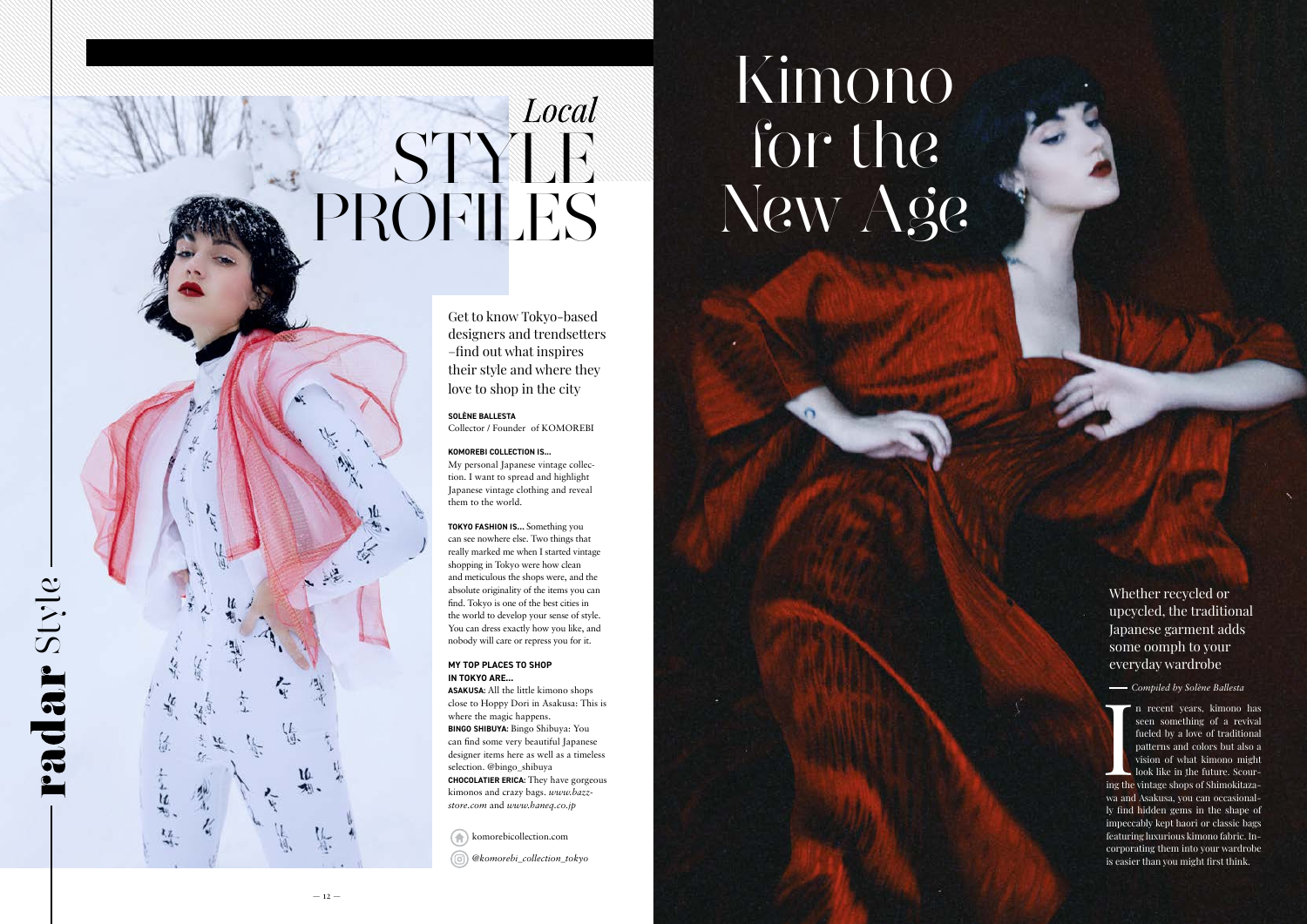

Michiyuki are a traditional cover designed to be worn over a kimono in cold weather. Their oversized cut makes for a perfect statement and layering piece for when you want to look calm, cool and collected. For a chic monochromatic look, pair with a matching top and a wide-legged pant. For a bold and dramatic look, pair with a contrasting skin-tight bodysuit (preferably patterned). Red michiyuki kimono from Komorebi.

## **FIT FOR SHIBUYA**

In contrast to michiyuki, haori are short kimono jackets traditionally worn by men. From the 1930s, however, women in Tokyo adopted it and nowadays it's considered a proper genderless piece. A stylish haori can be worn in place of a cardigan, for example, and are easy to pair with skirts. For a Shibuya street-style look, opt for an asymmetrical haori with mesh details around the neckline to throw on over a long-sleeve top. White cotton and red mesh haori from Komorebi.